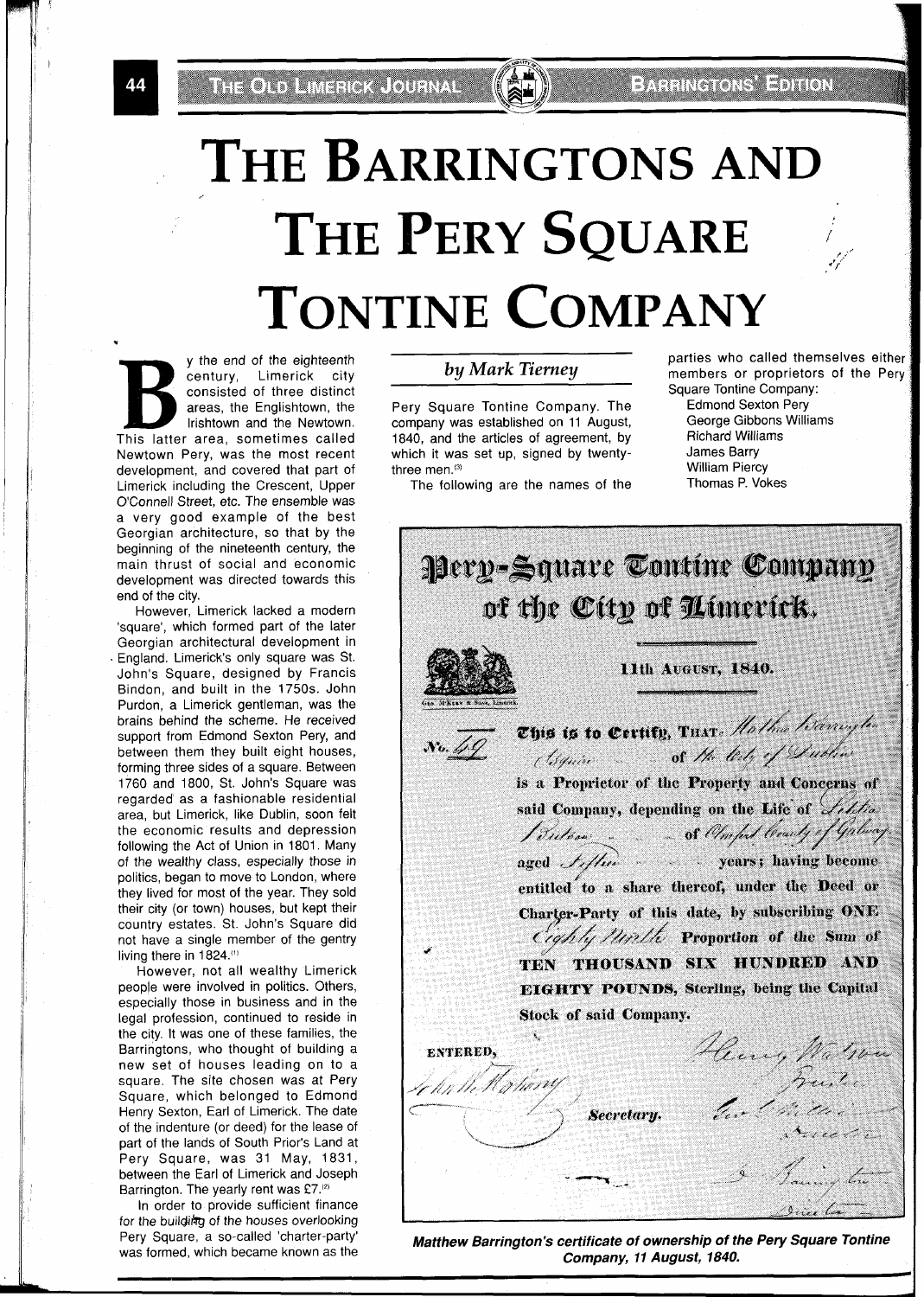**THE CLID LIMERIOK JOURNAL** 

### **TIfE CIIARTER-PARTY;**

**0 R,** 

### **ARTICLES OF ACREEBIEST**

**OF THE** 

## **PERY-SQUARE TONTINE COMPANY**

**OF THE** 

### **CITY OF LIMERICK.**

**JAMES BARBY, SOLICITOR TO THE COMPANY,** South Frederick-street, Dublin, and Limerick.

**GEORGE M'KERN dr SONS, PRINTERS AND STATIONERS, 106, GEORGE-STREET, LIMERICK.**  -

**1841.** 

#### **The articles of agreement of the Pery Square Tontine Company, 1841.**

Thomas Walnutt Montiford Westropp James Seward James Harvey Eliza O'Halloran Daniel Barrington Matthew Barrington Henry Watson Thomas Williams George McKern James Pain Francis Connell Fitzgerald Brabazon Connor James Lyne John W. Mahony Ellen Homan James Lyne, executor of the late C.W. Lyne. It will be necessary here to say

something about the strange sounding name 'tontine'. The Larger Oxford English Dictionary defines fontine' as 'A financial scheme by which the

subscribers to a loan, or common fund, receive each an annuity during his life, which increases as their number is diminished by death, until the last survivor enjoys the whole income; it is also applied to the share or right of each subscriber'. The word 'tontine' comes from the name of Lorenzo Tonti, a Neapolitan banker, who initiated the scheme in France as a method of raising government loans. Afterwards, tontines were formed for building houses, hotels, baths etc. It seems that during a scarcity of money which prevailed in 1644, Lorenzo Tonti came from Naples to Paris and proposed the scheme which is named after him. However, the scheme was used in Italy long before him. A tontine can be called a 'life rent! or sometimes an 'annuity'. Thus, in his play School for Scandal, Sheridan has the lines: 'l hear he pays as many annuities as the lrish Tontine'. The name is also

applied to a game of cards played on a tontine principle.

The lrish parliament made several provisions for regulating the use of tontines in Ireland during the late 18th century. The most interesting Act is 13 &. 14 George III, chapter 5. This Act is defined as an Act for the granting of annuities in the manner therein provided, to such persons as shall voluntarily's subscribe towards the raising of a sum not exceeding the sum of two hundred and sixty-five pounds. There are 17 sections, and the Act deals in great detail with the regulations for the fund subscribed through the tontine. It is laid down that the lives named may subscribe for as many £100 as they think fit. The annuities were at £6 per cent, and the shares were assignable.<sup>(4)</sup>

The above-mentioned twenty-three people formed themselves into a 'Company for the Building and Erecting of Six Dwelling Houses', upon a lot of ground fronting Pery Square. They subscribed and paid up a capital of £ 10,680, in even and equal shares or proportions. A lengthy explanation relating to the 'Scheme of Survivorship' is given in the articles of agreement. As this item is the essential factor of the tontine system, it must be quoted:

'And from and after the death of any person for whose life any such Share shall be so held and fully paid up, that then the said proportion or dividend payable thereon as aforesaid, shall go and belong to such of the said parties, whose respective Nominees shall be then living, and to be equally divided between them...<sup>(5)</sup>

Each of the subscribers was given an official document, with his particular entitlement, as a member of the Pery Square Tontine Company of the City of Limerick, and dated 11 August, 1840. Sir Matthew Barrington's certificate is as follows:

'This is to certify that Matthew Barrington is a Proprietor of the Property and Concerns of the said Company, depending on the Life of William Butson, of Clonfert, Co. Galway, aged thirteen years; having become entitled to a share thereof, under the Deed or Charter Party of this date, by subscribing ONE Eighty-Ninth proportion of the sum of TEN THOUSAND SIX HUNDRED AND EIGHTY POUNDS, sterling, being the Capital Stock of said Company'.<sup>(6)</sup>

In each of the cases of the life named by the proprietor (in Sir Matthew's case, William Butson, aged 13), the age of the person named ranges from 1 year to 30 years, the idea being that the chance of survival related to the age of the person  $m$ amed. There were 89 such names proposed, although there were only 23 actual proprietors. The number of names proposed depended on the number of shares of the proprietor. Matthew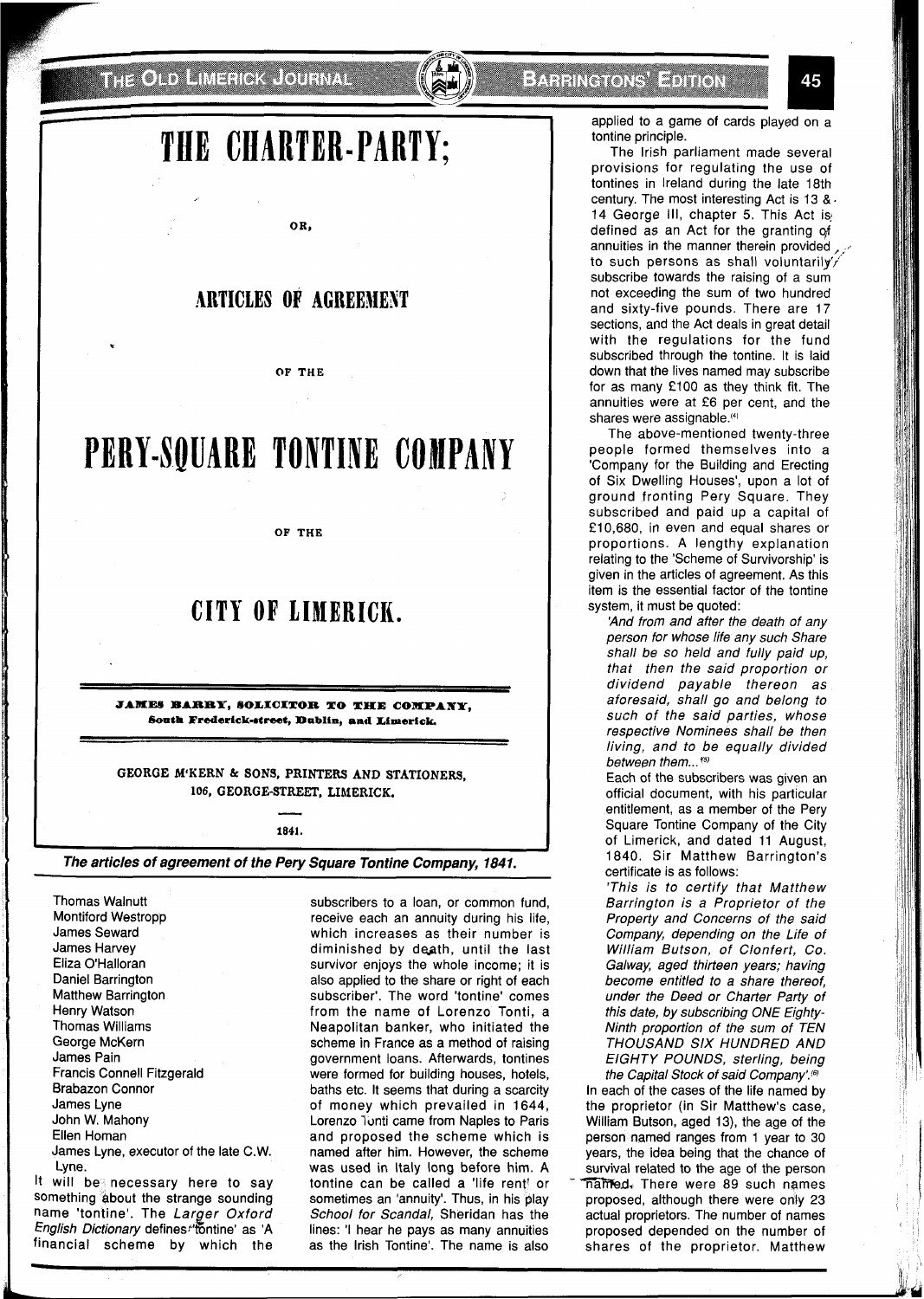THE OLD LINEROK JOURNAL





' Articles of Agreement, Made, Concluded, and Agreed upon, this Eleventh day of August, in the Year of our Lord One Thousand Eight Hundred and Forty, BETWEEN The Honorable EDMOND SEXTON PERY, of Cottingham, Northamptonshire, England; DANIEL BARRINGTON, of the City of Limerick, Esquire; HENRY WATSON, of said City of Limerick, Alderman; MATHEW BARRINGTON, of Stephens Green, in the City of Dublin, Esquire; RICHARD WILLIAMS, of Dromcondra Castle, in the County of the City of Dublin, Esquire; JAMES PAIN, of George's-street, in the said City of Limerick, Architect; JAMES BARRY, of Thomas-street, in the said City of Limerick, Solicitor; THOMAS WILLIAMS, of Dromcondra Castle, in the County of the City of Du! 'in, E-quire; WILLIAM PIERCY, of Richmond Place, in the said City of Limerick, Esquire; GEORGE M'KERN, of George's-street, aforesaid, Stationer; THOMAS PHILIP VOKES, of Pery Square, afore-aid, Esquire, Chief Magistrate of Police; THOMAS WALLNUTT, of Sumille, Thomasd Gate, in the County of the City of Limerick, Esquire; MONTIFORD WESTROPP, of Mclion, in the County of Limerick, Esquire; - BRABAZON CONNOR, Adjutant of the County of Linerick Milita, Esquire; FRANCIS CONNELL FITZGERALD, of Richmond Place, in the said City of Limerick, Esquire; JAMES LYNE, of Hatchstreet, in the City of Dublin, Esquire; JAMES HARVEY, of Summerville, in the County of the City of Limerick, Espaire; JAMES SEWARD, of Bank-place, in the said City of Linecick, Grocer; GEORGE GIRBONS WILLIAMS, of Thornville, in the Connty of the City of Limerick, Esquire; JORN WATSON MARONY, of Georgestreet, in the City of Limerick, Espaire; the said JAMES LYNE and the Reverend ROBERT MILLER, of Newton Hamilton, Clark, as Executors of the late Reverend CORNELIUS WILLIAM LYNE, deceased; ELIZABETH O'HALLORAN, of Sanyille, Thomond Gave, in the County of the City of Limerick, Spinster; and ELLEN HOMAN, of William-street, in the said City of Lincerick, Widow, and Administratrix of the late EDWARD HOMAN, deceased.

> **COPDGESCE**, the said several parties to these Presents, have associated and formed themselves into a Company for the Bushing and Erecting of Six Dwelling Houses, upon certain Lots of Ground fronting Pery Square, in the south Liberties of the City of Liberrick, for which purpose, They, the said parties, have subscribed and paid up a Capital or Principal Sum of Ten-Thousand Six Hundred and Eighty Pounds, in even and equal shares or proportions, the benefit and advantage arising wherefoun, is to be applied, disposed of, and regulated in the manner berein after useational.

Capital Sock,

**The charter party of the Pery Square Tontine Company. been disposed of, as the following notice,** 

Barrington had five shares and proposed five names. Daniel Barrington had 20 shares and proposed 20 names.

One of the twenty-three members of the Tontine Company, Henry Watson was the official leasee of the ground on which the houses were built. He was  $t_0^3$ receive the annual sum of £120 in his capacity as trustee of the company, and as supervisor and controller of all monies and shares. In addition to Henry Watson five Directors were named an appointed: Daniel Barrington, Jam Barry, Thomas Philip Vokes, Thom Wallnutt and George Gibbons Williams They were to act as 'Managers of the Funds and Property of the Company along with the Treasurer, John Watson Mahony, who was the Keeper of the Monies, Goods, Deeds and Papers of Company'. The directors were to me twice at least in each year, but there wa also to be an annual general meeting o the first Monday in January. At thi A.G.M. a chairman was to be chosen by a majority of votes. Each member vote according to the number of shares he possessed.

The company was expected to remai a long time in existence, so long as the was more than one nominee or survivor living. However, the real purpose of the] company, apart from the tontine element was to provide an income for thej investors. The houses were built at the: shareholders' expense, but it was envisaged that they would be rented or leased in such a way as to provide aj handsome profit or sum of money annually to each of the investors. There was, therefore, the double side to the arrangement. The gamble consisted in! the gradual reduction of the number of sharers of the overall income, as one by one the 'survivors' died off. But, in the' meantime, each shareholder was assured of an income from his investment. However, the affairs of the company had to be controlled, and all possibilities of embezzlement or cheating eliminated. Hence the detailed articles of agreement.

si<br>Q

 $\mathsf{h}$ 

td

The meetings of the Tontine Company were advertised in the local newspapers, so its transactions were not secret, but publicly acknowledged. One such notice appeared in the Limerick Chronicle on **7**  April, 1838:

'TONTINE BUILDINGS, PERY **SQUARE** 

A general meeting of the Proprietors is particularly requested precisely at One O'Clock on Monday, 9th Instant, at the House of Alderman D.F. G. Mahony, Limerick, for the purpose, it is hoped, of coming to some final determination respecting the entire transactions, and relative to taking up be most desirable. Limerick, 4 April, 1838'.

By July, 1839, all the houses but one had